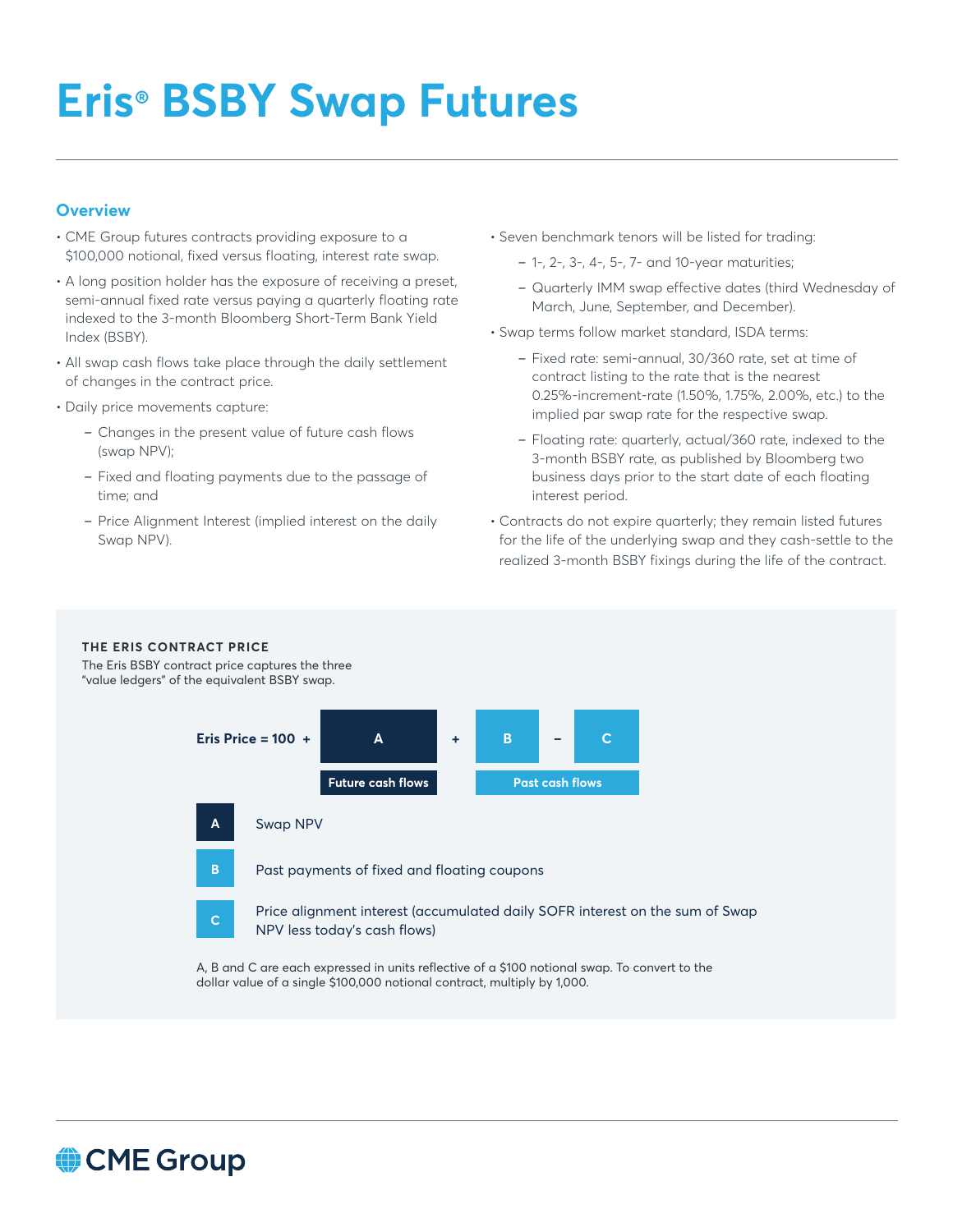#### **Swap-like Benefits**

- Favorable treatment for '40 Act Funds: no collateral segregation, and efficient leverage ratio treatment under Section 18.
- Flexible tax and accounting treatment: EITHER as an accrual instrument (IRS §1256(e) tax hedging exemption; income taxed as coupon payments are realized), OR as a marked-to-market instrument (IRS §1256(a); with mark-to-market taxed on a 60% long-term/40% short-term capital gains basis).
- Eligible for designation as FASB (ASC-815) cash flow or fair value hedges.

| <b>ERIS BSBY CONTRACT SPECS</b>                                      |                                                                                                                                                                                                                                                                                              |                                          |            |            |            |            |            |  |  |  |  |
|----------------------------------------------------------------------|----------------------------------------------------------------------------------------------------------------------------------------------------------------------------------------------------------------------------------------------------------------------------------------------|------------------------------------------|------------|------------|------------|------------|------------|--|--|--|--|
| <b>EXCHANGE LISTING</b>                                              | <b>CBOT</b>                                                                                                                                                                                                                                                                                  |                                          |            |            |            |            |            |  |  |  |  |
| <b>TRADING HOURS</b>                                                 | Globex trading hours (5:00 p.m. CT to 4:00 p.m. CT, Sunday to Friday)                                                                                                                                                                                                                        |                                          |            |            |            |            |            |  |  |  |  |
| <b>CONTRACT SIZE</b>                                                 | 1 contract = $$100,000$ notional for all tenors                                                                                                                                                                                                                                              |                                          |            |            |            |            |            |  |  |  |  |
| <b>CONTRACT</b><br><b>STRUCTURE</b>                                  | Contracts embed exchange of receiving semi-annual fixed coupons, versus paying quarterly floating<br>coupons determined by reference to the 3-Month Bloomberg Short-Term Bank Yield Index (BSBY), published<br>2 Business Days prior to the start date of each Floating Accrual Period       |                                          |            |            |            |            |            |  |  |  |  |
| <b>CONTRACT LISTINGS</b>                                             | Quarterly IMM Effective Dated Contracts (3rd Wednesday of March, June, September and December each<br>year), listed 9 months prior to the Contract Effective Date                                                                                                                            |                                          |            |            |            |            |            |  |  |  |  |
| <b>CONTRACT CODES</b>                                                | 6-character alpha-numeric codes, made up of a 3-character prefix representing the contract tenor, and a<br>3-character suffix representing the Contract Effective Date                                                                                                                       |                                          |            |            |            |            |            |  |  |  |  |
| <b>TENORS</b>                                                        | 1Y                                                                                                                                                                                                                                                                                           | 2Y                                       | 3Y         | 4Y         | 5Y         | <b>7Y</b>  | <b>10Y</b> |  |  |  |  |
| <b>CONTRACT PREFIX</b>                                               | <b>KXA</b>                                                                                                                                                                                                                                                                                   | <b>KXT</b>                               | <b>KXC</b> | <b>KXD</b> | <b>KXW</b> | <b>KXB</b> | <b>KXY</b> |  |  |  |  |
| <b>CONTRACT SUFFIX</b>                                               | 3-characters: 1-letter IMM Effective Month (H, M, U, Z, for Mar, Jun, Sep, Dec respectively), followed by a<br>2-digit effective year (e.g., KXWM22 = Jun'22 Eris BSBY 5Y, maturing in June 2027)                                                                                            |                                          |            |            |            |            |            |  |  |  |  |
| <b>TRADING</b><br><b>CONVENTIONS</b>                                 | Long Futures Position Holder: Fixed Rate Receiver, Floating Rate (BSBY) Payer<br>Short Futures Position Holder: Fixed Rate Payer, Floating Rate (BSBY) Receiver                                                                                                                              |                                          |            |            |            |            |            |  |  |  |  |
| <b>CONTRACT</b><br><b>EFFECTIVE DATE</b>                             | The quarterly IMM date for the respective contract                                                                                                                                                                                                                                           |                                          |            |            |            |            |            |  |  |  |  |
| <b>FIXED RATE</b>                                                    | Fixed interest rate, set at time of contract listing, to the nearest 0.25%-increment-rate that is nearest to the<br>implied forward par swap rate, and mirroring the SIFMA BSBY MAC rate published by CME Group if available                                                                 |                                          |            |            |            |            |            |  |  |  |  |
| <b>FLOATING RATE</b>                                                 | The 3-Month Bloomberg Short Term Bank Yield Index (BSBY) calculated and published by Bloomberg at 8:00 a.m.<br>(EST) 2 U.S. Government Securities Business days prior to the start date of each Floating Accrual Period                                                                      |                                          |            |            |            |            |            |  |  |  |  |
| <b>FIXED PAYMENT</b><br><b>FREQUENCY &amp;</b><br><b>DAYCOUNT</b>    | Semi-Annual, 30/360                                                                                                                                                                                                                                                                          |                                          |            |            |            |            |            |  |  |  |  |
| <b>FIXED ACCRUAL</b><br><b>PERIODS</b>                               | Semi-annual periods commencing on the Contract Effective Date, to each subsequent semi-annual calendar<br>date thereafter, aligned with the calendar date of the Cash Flow Alignment Date (CFAD), subject to<br>adjustment in accordance with the Modified Following Business Day Convention |                                          |            |            |            |            |            |  |  |  |  |
| <b>FLOATING PAYMENT</b><br><b>FREQUENCY &amp;</b><br><b>DAYCOUNT</b> | Quarterly, Actual/360                                                                                                                                                                                                                                                                        |                                          |            |            |            |            |            |  |  |  |  |
| <b>FLOATING ACCRUAL</b><br><b>PERIODS</b>                            | Quarterly (3 month) periods commencing on the Contract Effective Date, to each subsequent quarterly<br>calendar date thereafter, aligned with the Cash Flow Alignment Date (CFAD), subject to adjustment in<br>accordance with the Modified Following Business Day Convention                |                                          |            |            |            |            |            |  |  |  |  |
| <b>PAYMENT DATES</b>                                                 | <b>Accrual Period End Dates</b>                                                                                                                                                                                                                                                              |                                          |            |            |            |            |            |  |  |  |  |
| <b>BUSINESS DAYS</b>                                                 |                                                                                                                                                                                                                                                                                              | U.S. Government Securities business days |            |            |            |            |            |  |  |  |  |
| <b>CASH FLOW</b><br><b>ALIGNMENT DATE</b>                            | Date used for aligning Fixed and Floating Accrual Period end dates and determining the contract Maturity Date                                                                                                                                                                                |                                          |            |            |            |            |            |  |  |  |  |
| ("CFAD")                                                             | The Cash Flow Alignment Date (CFAD) is determined by adding the tenor in years to the Effective Date, and<br>may fall on any calendar day, including weekends and holidays                                                                                                                   |                                          |            |            |            |            |            |  |  |  |  |
| <b>CONTRACT</b><br><b>MATURITY DATE</b>                              | The Cash Flow Alignment Date, or if this date is not a good Business Day, then the next good Business Day.<br>The Contract Maturity Date is also the end date of the final accrual period and is also the final payment date                                                                 |                                          |            |            |            |            |            |  |  |  |  |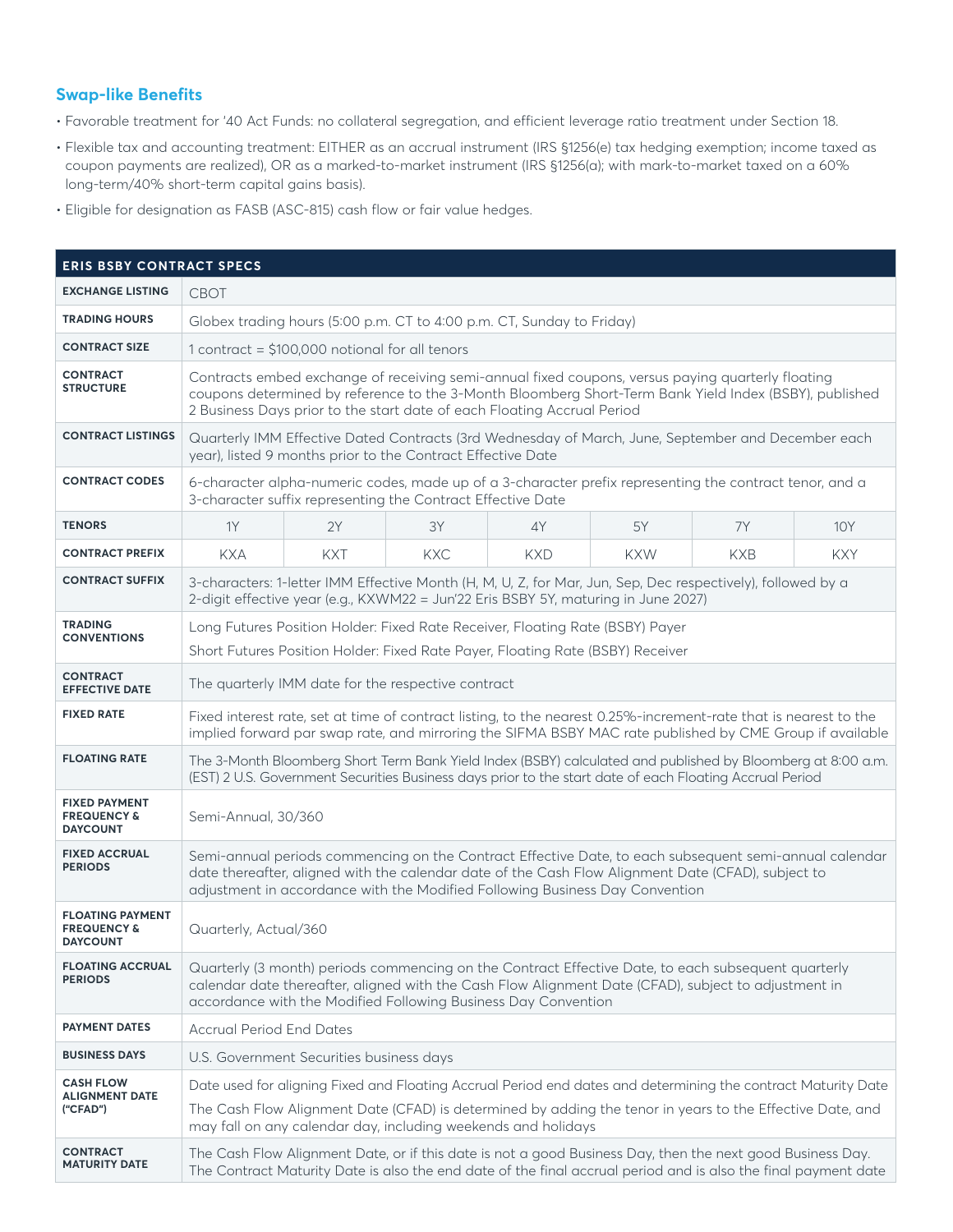| <b>LAST TRADING DAY</b>                     | 1 business day prior to the Contract Maturity Date                                                                                                                                                                                                                                                                                                                                                                                                                                                                                                                                                                                                                                                                                                                                                                                                               |                                           |                                               |                                           |                                           |                                           |                               |                              |  |  |  |  |
|---------------------------------------------|------------------------------------------------------------------------------------------------------------------------------------------------------------------------------------------------------------------------------------------------------------------------------------------------------------------------------------------------------------------------------------------------------------------------------------------------------------------------------------------------------------------------------------------------------------------------------------------------------------------------------------------------------------------------------------------------------------------------------------------------------------------------------------------------------------------------------------------------------------------|-------------------------------------------|-----------------------------------------------|-------------------------------------------|-------------------------------------------|-------------------------------------------|-------------------------------|------------------------------|--|--|--|--|
| <b>DAILY SETTLEMENT</b><br><b>PRICE</b>     | Contracts will be priced on a basis of 100. The Settlement Price for each contract is defined as:<br>$St = 100 + At + Bt - Ct$<br>$St = Settlement Price on date t$<br>At = The net present value of future Fixed and forecasted Floating Payments on date t, discounted at SOFR<br>Bt = Accumulated historical Fixed and Floating Payments to date t<br>$Ct$ = Accumulating, daily SOFR interest on the amount { $At-1$ less the Fixed and Floating Payments taking<br>place on date t } calculated in arrears and published daily, referred to as Eris Price Alignment Interest (or Eris<br>PAI™). Eris PAI™ accrues to the Contract Maturity Date. See footnote 1 below for further details<br>Eris Settlement Prices will be calculated and published to 4 decimals of precision (e.g., 100.1234), equivalent<br>to the nearest \$0.10/10 cents per contract |                                           |                                               |                                           |                                           |                                           |                               |                              |  |  |  |  |
| <b>FINAL SETTLEMENT</b><br><b>PRICE</b>     | 100 plus the net accumulated value of all payments during the contract life:<br>$Sfinal = 100 + Bfinal - Cfinal$<br>Sfinal = Settlement Price on Contract Maturity Date<br><b>B</b> final = Accumulated historical Fixed and Floating Payments during life of contract<br>$C$ final = Eris PAI <sup>™</sup> on the Contract Maturity Date                                                                                                                                                                                                                                                                                                                                                                                                                                                                                                                        |                                           |                                               |                                           |                                           |                                           |                               |                              |  |  |  |  |
| <b>PRICE CONVENTION</b>                     | Contracts trade on a decimal price indexed to 100, in eligible tick increments; the value of 1.000 price point is<br>equal to \$1000.00                                                                                                                                                                                                                                                                                                                                                                                                                                                                                                                                                                                                                                                                                                                          |                                           |                                               |                                           |                                           |                                           |                               |                              |  |  |  |  |
| <b>TICK SIZES</b>                           | Tick sizes vary by tenor (see below) from \$2.50 - \$20 / 0.0025-0.020, equivalent to between 1/10th - 3/10th of<br>a basis point in yield, 0.001-0.003%.                                                                                                                                                                                                                                                                                                                                                                                                                                                                                                                                                                                                                                                                                                        |                                           |                                               |                                           |                                           |                                           |                               |                              |  |  |  |  |
| <b>CALENDAR SPREADS</b>                     | CME Globex contract codes for Calendar Spreads are made up of the Contract Code prefix followed by a<br>4-character suffix, made up of a 2-character front month code followed by a 2-character back month code<br>(e.g., KXAM2U2 = 1Y Calendar Spread from June 2022 to September 2022)                                                                                                                                                                                                                                                                                                                                                                                                                                                                                                                                                                         |                                           |                                               |                                           |                                           |                                           |                               |                              |  |  |  |  |
| <b>TENOR CONTRACT</b>                       | 1Y<br><b>KXA</b>                                                                                                                                                                                                                                                                                                                                                                                                                                                                                                                                                                                                                                                                                                                                                                                                                                                 | 2Y<br><b>KXT</b>                          | 3Y<br><b>KXC</b>                              |                                           | 4Y<br><b>KXD</b>                          | 5Y<br><b>KXW</b>                          | 7Y<br><b>KXB</b>              | <b>10Y</b><br><b>KXY</b>     |  |  |  |  |
| <b>INITIAL TICK</b><br>\$/PX                | \$2.50<br>0.0025                                                                                                                                                                                                                                                                                                                                                                                                                                                                                                                                                                                                                                                                                                                                                                                                                                                 | \$2.50<br>0.0025                          | \$5.00<br>0.0050                              |                                           | \$10.00<br>0.0100                         | \$10.00<br>0.0100                         | \$20.00<br>0.0200             | \$20.00<br>0.0200            |  |  |  |  |
| <b>CALENDAR SPREADS</b><br><b>TICK SIZE</b> | \$2.50<br>0.0025                                                                                                                                                                                                                                                                                                                                                                                                                                                                                                                                                                                                                                                                                                                                                                                                                                                 | \$2.50<br>0.0025                          | \$2.50<br>0.0025                              |                                           | \$5.00<br>0.0050                          | \$5.00<br>0.0050                          | \$10.00<br>0.0100             | \$10.00<br>0.0100            |  |  |  |  |
| <b>VARIABLE TICK</b><br><b>SIZES</b>        | To be implemented once contracts reach sufficient aging, outright contract tick sizes will reduce once over<br>the life for each contract, based on the remaining tenor. This will be similar to how it is implemented today<br>for Eris Libor contracts.                                                                                                                                                                                                                                                                                                                                                                                                                                                                                                                                                                                                        |                                           |                                               |                                           |                                           |                                           |                               |                              |  |  |  |  |
| <b>INTER- COMMODITY</b><br><b>SPREADS</b>   | Inter-Commodity Spreads (ICS) will be available in both Eris BSBY vs Eris BSBY, Eris BSBY vs Eris SOFR, and<br>Eris BSBY vs Eris LIBOR. Contract codes are as follows:                                                                                                                                                                                                                                                                                                                                                                                                                                                                                                                                                                                                                                                                                           |                                           |                                               |                                           |                                           |                                           |                               |                              |  |  |  |  |
|                                             | Eris BSBY vs Eris BSBY:                                                                                                                                                                                                                                                                                                                                                                                                                                                                                                                                                                                                                                                                                                                                                                                                                                          |                                           |                                               |                                           |                                           |                                           |                               |                              |  |  |  |  |
|                                             | 1y vs. 2y<br>KXA/KXT<br>1:1<br><b>TBD</b>                                                                                                                                                                                                                                                                                                                                                                                                                                                                                                                                                                                                                                                                                                                                                                                                                        | 1y vs. 3y<br>KXA/KXC<br>1:1<br><b>TBD</b> | $2y$ vs. $3y$<br>KXT/KXC<br>1:1<br><b>TBD</b> | 2y vs. 5y<br>KXT/KXW<br>5:2<br><b>TBD</b> | 3y vs. 4y<br>KXC/KXD<br>1:1<br><b>TBD</b> | 3y vs. 5y<br>KXC/KXW<br>5:3<br><b>TBD</b> | 4y vs. 5y<br>KXD/KXW<br>1:1   | 5y vs. 10y<br>KXW/KXY<br>2:1 |  |  |  |  |
|                                             | Eris BSBY vs Eris SOFR:                                                                                                                                                                                                                                                                                                                                                                                                                                                                                                                                                                                                                                                                                                                                                                                                                                          |                                           |                                               |                                           |                                           |                                           |                               |                              |  |  |  |  |
|                                             | $1y$ vs. $1y$<br>KXA/YIA<br>1:1                                                                                                                                                                                                                                                                                                                                                                                                                                                                                                                                                                                                                                                                                                                                                                                                                                  | 2y vs. 2y<br>KXT/YIT<br>1:1               | 3y vs. 3y<br><b>KXC/YIC</b><br>1:1            | 4y vs. 4y<br>KXD/YID<br>1:1               | 5y vs. 5y<br>KXW/YIW<br>1:1               | 7y vs. 7y<br>KXB/YIB<br>1:1               | 10y vs. 10y<br>KXY/YIY<br>1:1 |                              |  |  |  |  |
|                                             | Eris BSBY vs Eris LIBOR:                                                                                                                                                                                                                                                                                                                                                                                                                                                                                                                                                                                                                                                                                                                                                                                                                                         |                                           |                                               |                                           |                                           |                                           |                               |                              |  |  |  |  |
|                                             | 4y vs. 4y<br>KXD/LID<br>1:1                                                                                                                                                                                                                                                                                                                                                                                                                                                                                                                                                                                                                                                                                                                                                                                                                                      | 5y vs. 5y<br>KXW/LIW<br>1:1               | 7y vs. 7y<br>KXB/LIB<br>1:1                   | 10y vs. 10y<br>KXY/LIY<br>1:1             |                                           |                                           |                               |                              |  |  |  |  |

*PAI, or Price Alignment Interest, is the accumulated overnight interest on: Previous day's closing SwapNPV (Eris A value) minus the cash flows taking place on the PAI date. Interest accrues at O/N SOFR. This amount is equivalent to the accumulation of CME's daily price alignment amount.*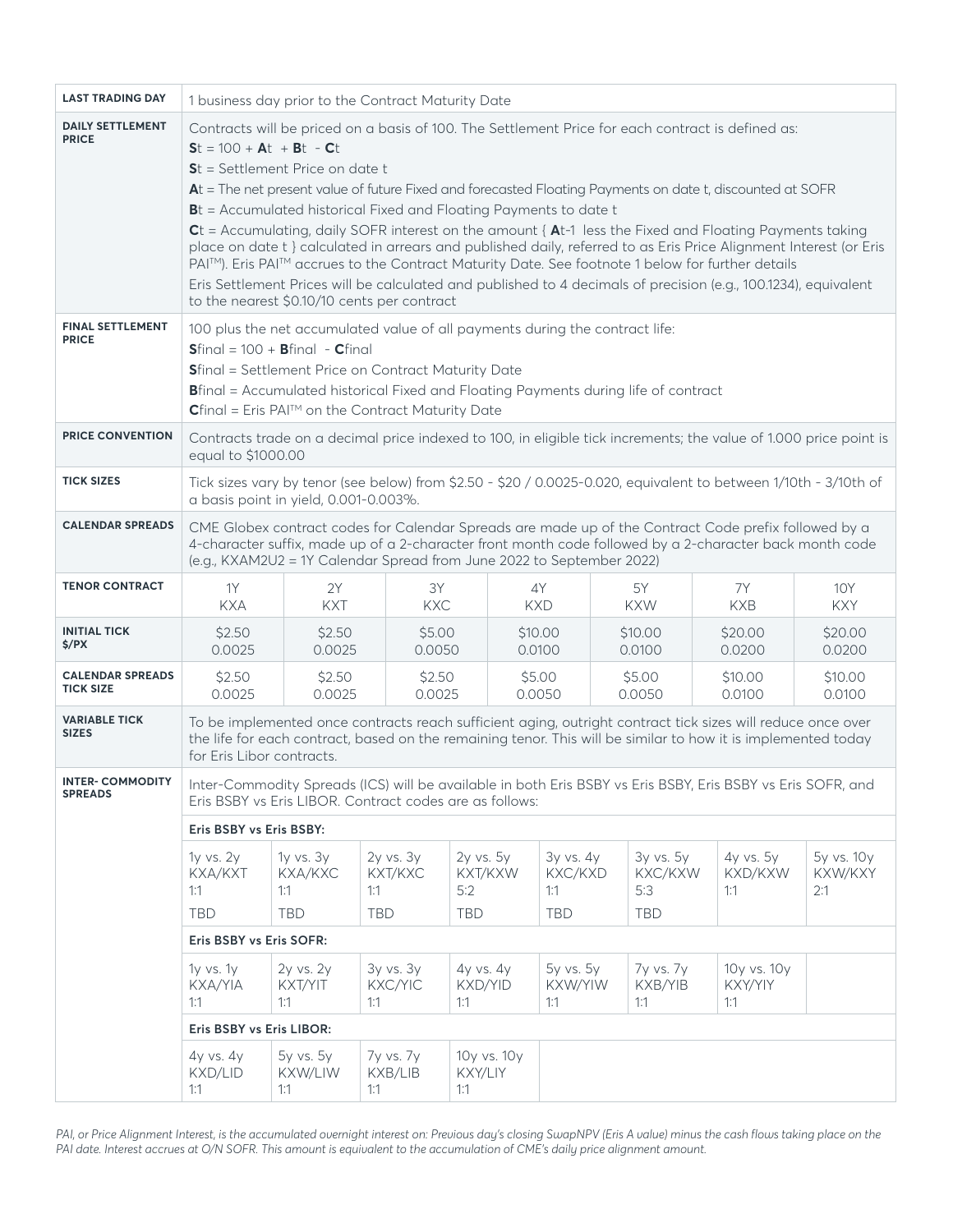## **The Eris Settlement Price**

- A long position in Eris BSBY Swap futures reflects a RECEIVE FIXED / PAY 3M BSBY swap, consistent with the buy/sell direction of other CME Group Interest Rate futures.
- Orders match based on price, using the CME's FIFO matching algorithm, where:
	- Eris Price = 100 + A + B C
	- A = Swap NPV, the net present value of future fixed and floating cash flows, discounted on the SOFR curve
	- B = Past payments of fixed and floating coupon cash flows
	- C = Price Alignment Interest ("PAI"). The accumulated overnight SOFR interest on the sum of the previous day's Swap NPV (the "A" component above) less today's cash flows
	- A, B and C are each expressed in units reflective of a \$100 notional swap. To convert to the dollar value of a single \$100,000 notional contract, multiply by 1,000.

#### **Converting Eris Price to Equivalent Par Swap Rate**

• Equivalent Par Swap Rate% =

- Eris Contract Fixed Rate % ((\$Value of Eris "A"/ Contract \$ PV01)/100)%
- where, \$Value of Eris "A" is the Swap NPV of a \$100,000 notional swap with swap terms of the Eris contract. This value may be implied from the Eris price as follows:
- $-$  \$A = (Eris Price 100 B + C)  $*$  \$1,000
- Eris B and C, and other important Eris reference data for converting price to swap rate, such as swap start and end dates, contract coupon and contract PV01 (if not calculating this oneself) are available from CME DataMine, the [Eris](http://www.erisfutures.com/cme/contractlookup)  [Contract Lookup tool](http://www.erisfutures.com/cme/contractlookup) (enter contract code), the [Eris ftp](http://files.erisfutures.com/ftp/)  [server](http://files.erisfutures.com/ftp/), or the [Eris Live Markets Microsoft Excel add-in.](http://www.erisfutures.com/cme/swapcurve)
- A summary of available Eris data may be found at [www.erisfutures.com/cme/data,](http://www.erisfutures.com/cme/data) but Eris swap dates, B and C values, and PV01s may be found in the Eris\_Instruments\_ YYYYMMDD files, as follows:
	- Eris B, C and PV01s may be found in columns AD, AE and BF in the following daily files, in file location [http://](http://files.erisfutures.com/ftp/) [files.erisfutures.com/ftp/](http://files.erisfutures.com/ftp/) (the Eris ftp folder):
		- 1. Eris\_Instruments\_YYYYMMDD\_Prices\_Prev\_PAI\_Rate.csv

 Available at approximately 3:40 p.m. ET on the business day prior to each trade file. File publishes B, and an estimate of C prior to SOFR being released at 8 a.m. ET on the trade date.

 2. Eris\_Instruments\_YYYYMMDD \_Prices\_TopDay\_PAI\_ Rate.csv

 Available at approximately 8:10 a.m. ET on each trade date. File publishes B (same value as in Prev\_PAI\_Rate file), and final C for the trade date following the release of SOFR at 8 a.m. ET.

3. Eris\_Instruments\_YYYYMMDD \_Settles.csv

 Daily settlement file; B and C remain same as in the TopDay\_PAI\_Rate csv file.

[Full data field glossary table.](http://files.erisfutures.com/ftp/Glossary/Eris_Instruments_YYYYMMDD_Settles_New_Format.pdf)

#### **Execution**

- Eris BSBY Swap futures are tradable on CME Globex, CME Direct or 3rd-party e-trading platforms connected to CME Globex.
- Block trading: Eris contracts may be privately negotiated ("PNT") subject to preapproval of credit limits and CBOT rulebook guidelines:
	- Minimum block trading size: 100 Eris contracts for outright trades, or 100 total Eris contracts for multi-leg trades (any combination of Eris Swap futures).
- Trading off-the-run contracts and contracts without live order books: all Eris contracts are accessible for trading on CME Globex, CME Direct and for submission to CME Clearing as block trades and EFRPs via CME Direct or CME ClearPort. Where an order book may no longer be streaming, trading may take place by electronic Request for Quote or via Block/ PNT trading.

#### **Market Data & the Eris Excel Addin**

- CME Group publishes real-time Eris market data on CME Globex, CME MDP 3.0 (channel 344) and Eris reference and historical data on CME DataMine.
- Eris BSBY Swap futures settle to the Eris BSBY Swap Curve at 3 p.m. ET daily. The Eris BSBY Curve is anchored to executable prices in the central limit order books of Eris BSBY contracts at 3 p.m. ET and the full curve is fitted to price all off the run Eris BSBY contracts.
- Eris Innovations distributes the Live Eris BSBY Swap Curve and various market data based on this curve, including live pricing of Eris contracts in multiple formats, implied spot starting par BSBY swap rates, PV01s, DV01s, CME maintenance margins and theoretical mid prices of contracts without live order books through a number of channels, including the Eris Innovations website and a Microsoft Excel add-in; to learn more and to obtain access to function, go to [erisfutures.com/](http://www.erisfutures.com/cme/swapcurve) [cme/swapcurve](http://www.erisfutures.com/cme/swapcurve).